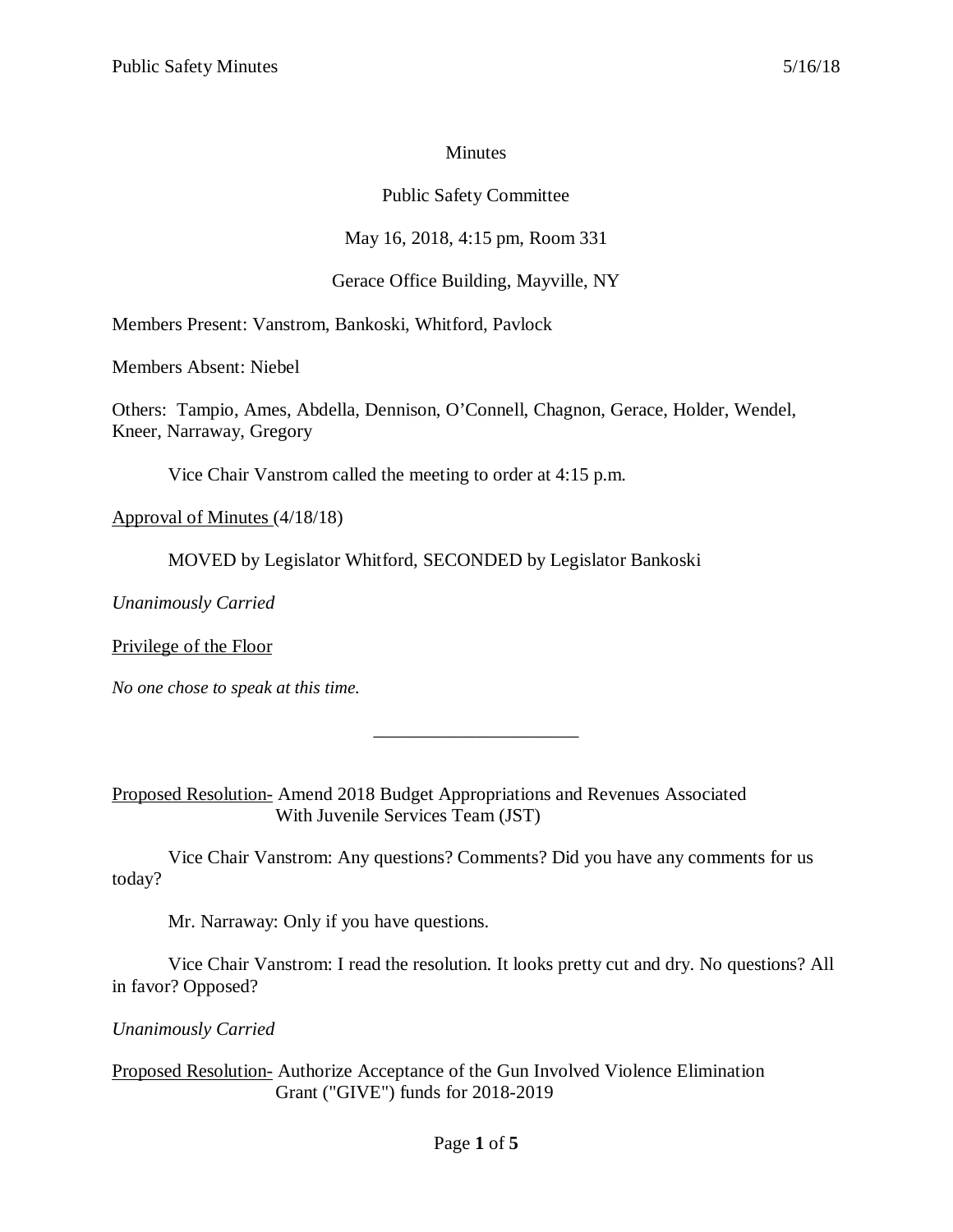Vice Chair Vanstrom: Any questions or comments?

Mrs. Dennison: I'll just make a quick comment. The District Attorney's Office did consult with me on the resolution and I just want to state for the record that the funds for the grant are included in the 2018 budget for not only the District Attorney but also the Office of the Sheriff and the Office of Probation. It's a grant that spans two years but in general we budget half of it in one calendar year and half in the next calendar year so it is covered appropriately in the 2018 budget.

Vice Chair Vanstrom: Thank you, Kathleen. Any questions or comments? All in favor? Opposed?

*Unanimously Carried*

### Proposed Resolution- Authorize Acceptance of the 2018 Stop Violence Against Women (VAWA) Grant Program

Vice Chair Vanstrom: There is a local match involved. Any questions or comments? All in favor?

## *Unanimously Carried*

### Proposed Resolution- Authorize Acceptance of the Crimes Against Revenue Program Grant ("CARP") for funds for 2018

Vice Chair Vanstrom: Any questions or comments?

Legislator Pavlock: I just want to say that it takes a lot of time and a lot of work to apply for all of the grants and I applaud them for doing the work with applying for the grants and receiving grants.

Vice Chair Vanstrom: I agree, thank you so much. All in favor?

## *Unanimously Carried*

### Proposed Resolution- Authorize Agreement with Pine Valley Central School District for Provision Of Space for Sheriff's Sub-Station

Sheriff Gerace: Madame Chairman, the Pine Valley School District and the Sheriff's Office have negotiated a rent free sub-station that Pine Valley- previously you had approved an agreement to allow us to use their fuel farm but we intend to have an office available to deputies when they are in that area to use as a sub-station and give some presence to the school district.

Legislator Whitford: So you both win.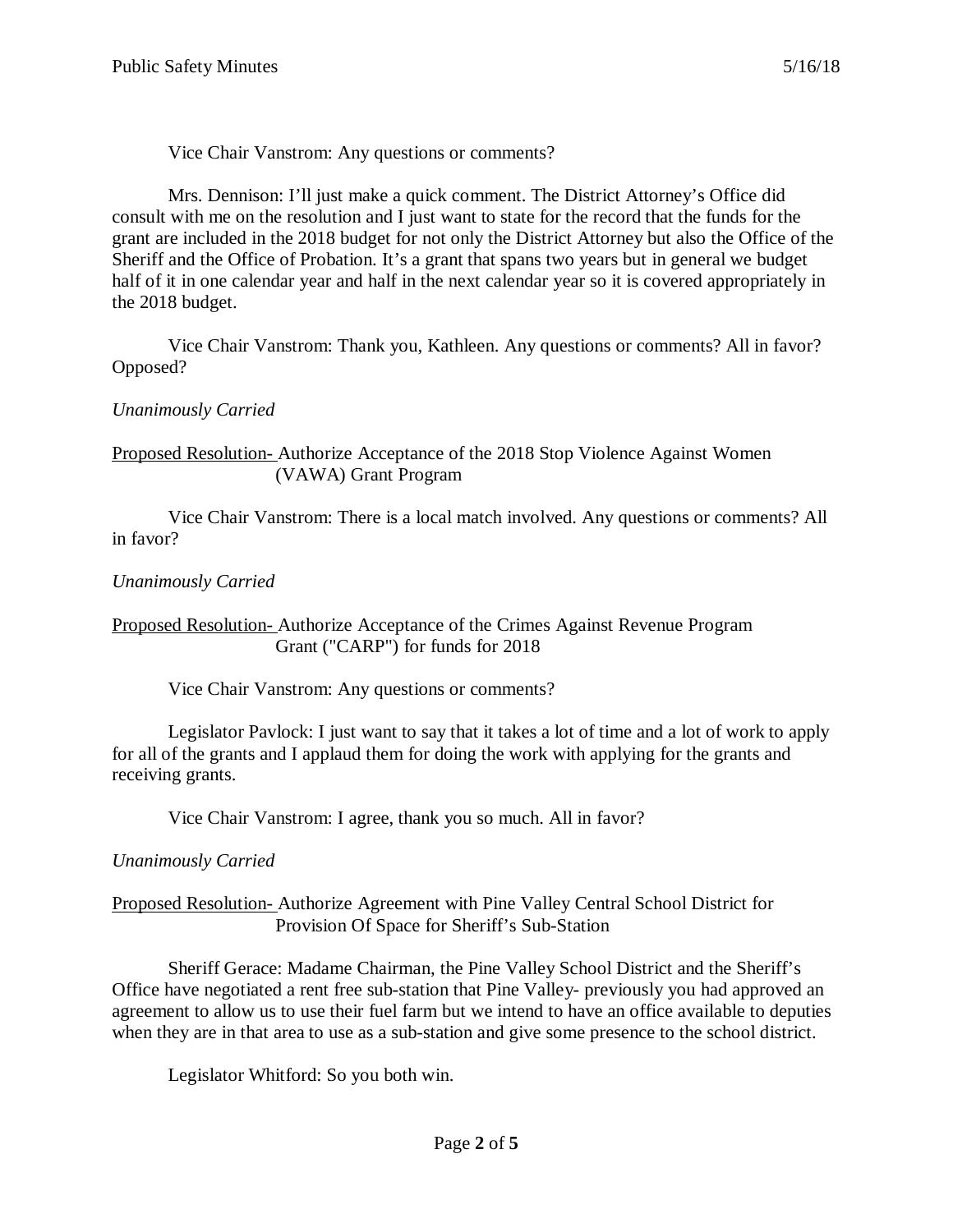Sheriff Gerace: Yeah, it's a win-win.

Vice Chair Vanstrom: So this is the new agreement.

Sheriff Gerace: I believe we may have presented this to you before but there have been some significant changes to the language after coming back and forth between our Law Department and their Legal Department. We are presenting it- I believe this is the second time. Previously, you had approved the fuel agreement. If I may, it is very advantageous for us to have these agreements with the schools for the use of their fuel farms. We used to pay for and maintain our own fuel farms and it was a big expense that we don't have anymore.

Vice Chair Vanstrom: I agree. I'm in favor of sharing fuel farms.

Legislator Bankoski: There are so many permits and licensing fees associated with that, it is a win-win.

Vice Chair Vanstrom: Good point, Bob. All in favor?

### *Unanimously Carried*

Proposed Resolution- Authorize Agreement with Village of Mayville for Enhanced Police Protection Services

Sheriff Gerace: This is a continuation of the contract that we have had now for a few years. Mayville has us add additional patrol to the Village in the summer months. They have a not to exceed clause so we adjust the number of hours based on the money that they put forth.

Legislator Bankoski: What is the estimate on the additional hours for the summer?

Sheriff Gerace: They won't patrol certain nights of the week in the Village- not over and above the normal coverage that we would provide. We have a car part time deputy that patrols the Village and we work with the Village to determine when they prefer to have that vehicle.

Vice Chair Vanstrom: OK, any other questions? All in favor?

## *Unanimously Carried*

Proposed Resolution- Authorize Agreement with Village of Silver Creek for Court Security Detail

Sheriff Gerace: This is similar to many of the other court security contracts that we have. We are seeing more of them asking for a deputy to be present during their court sessions. The Village of Silver Creek is one of them now that would like a court officer there.

Vice Chair Vanstrom: This one is new, right?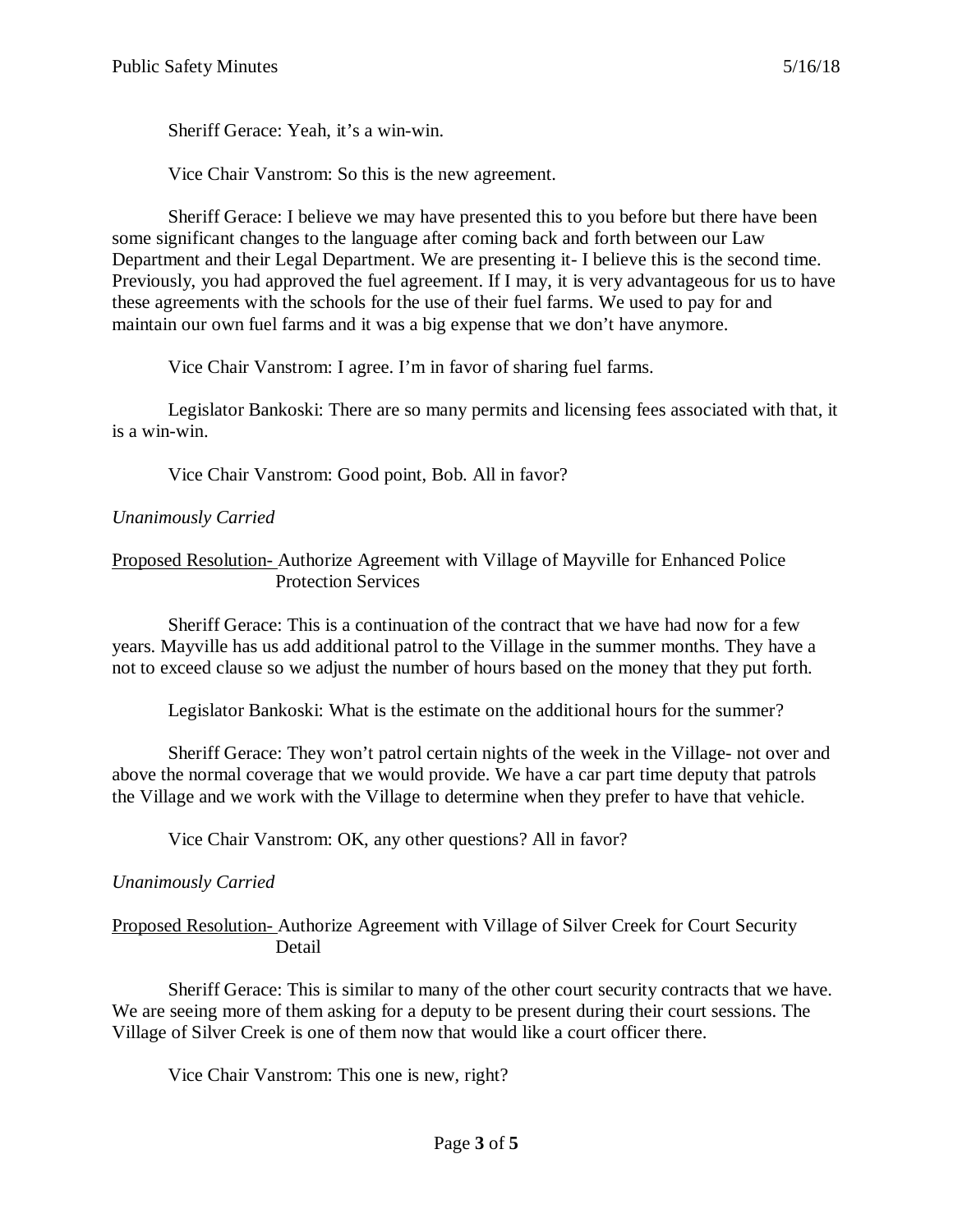Sheriff Gerace: Yes.

Vice Chair Vanstrom: Any other questions or comments for the Sheriff? All in favor?

#### *Unanimously Carried*

#### Proposed Resolution- Authorize Agreement with Town of Hanover for Enhanced Police Protection Services

Vice Chair Vanstrom: This one is not new, right?

Sheriff Gerace: This is not new. This is the Sunset Bay additional contract that we do for the summer months. Same rate, same kind of thing, we provide patrol for the bay in addition to the normal patrol in the Town of Hanover and Village of Silver Creek.

Vice Chair Vanstrom: It's only \$8,000?

Sheriff Gerace: This is very seasonal.

Legislator Bankoski: So they just pick what days to have-

Sheriff Gerace: Right. We look at the calendar to see when its most useful for them and

us.

Vice Chair Vanstrom: Like July  $4<sup>th</sup>$  and Pauly D. is coming.

Sheriff Gerace: Any of the big events.

Vice Chair Vanstrom: Pauly D. is from Jersey Shore if you were wondering. Any other questions or comments? All in favor?

## *Unanimously Carried*

Proposed Resolution- Authorize Execution of New York State Division of Criminal Justice Services Grant—Southern Tier Regional Drug Task Force FY17

Vice Chair Vanstrom: Is this right?

Sheriff Gerace: The funding stream from the State is a year behind but it's for 2018. This is a grant that I would have to thank Senator Young for the assistance here, but it's a no local share grant that we utilize to offset the cost of drug enforcement.

Vice Chair Vanstrom: Any other questions or comments regarding this grant? All in favor?

*Unanimously Carried*